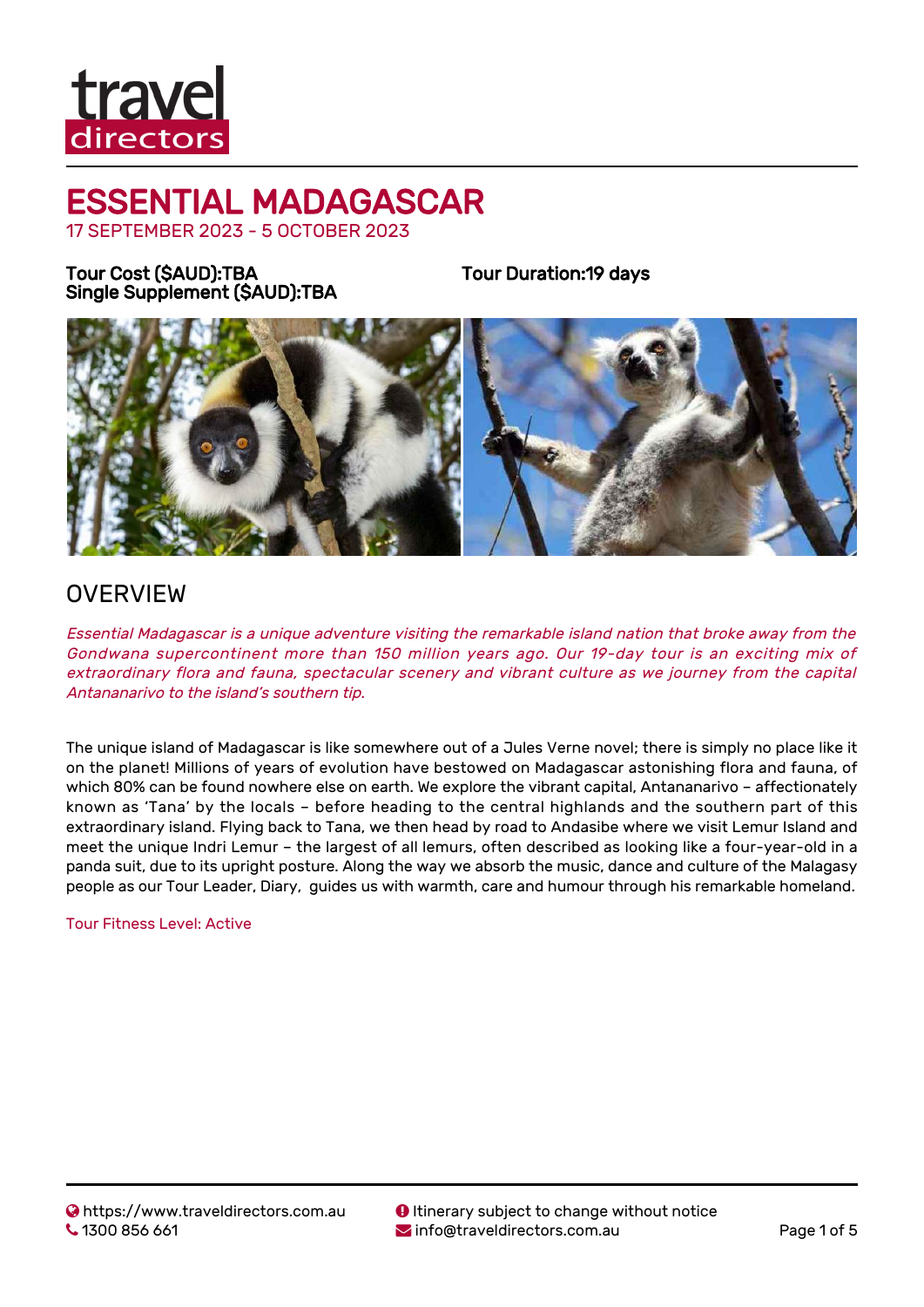

17 SEPTEMBER 2023 - 5 OCTOBER 2023

TOUR MAP

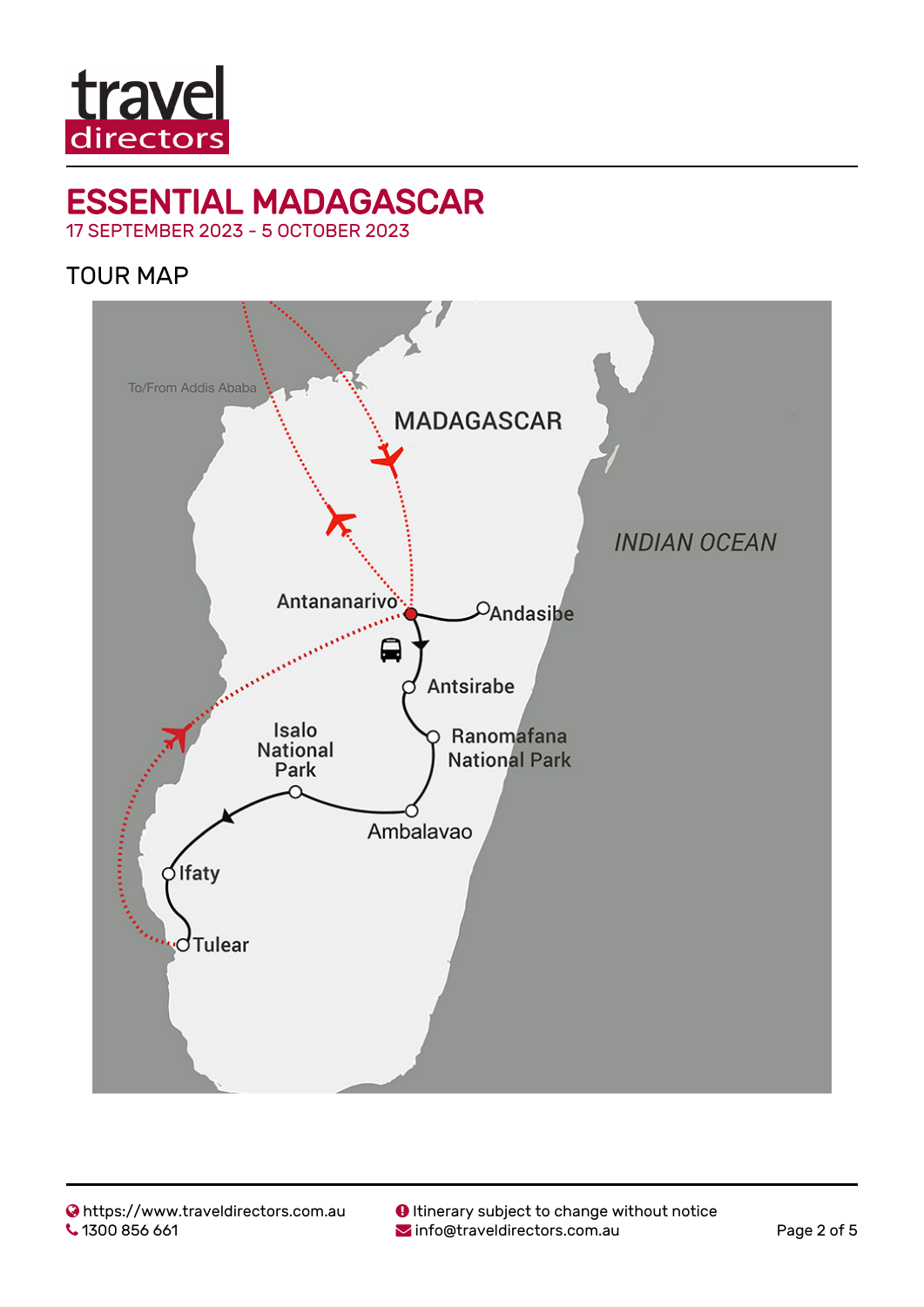

17 SEPTEMBER 2023 - 5 OCTOBER 2023

### **ITINFRARY**

#### 17/09/2023 Australia – Dubai

Depart from your chosen capital city on your flight to Dubai.

#### 18/09/2023 Dubai – Addis Ababa (D) Depart Dubai Emirates EK 723, 10.30 Arrive Addis Ababa 13.35

On arrival in Addis Ababa we transfer to our hotel for our overnight stay.

#### Best Western Bole Hotel

#### Addis Ababa

#### 19/09/2023 Addis Ababa – Antananarivo (D) Depart Addis Ababa Ethiopian ET 853, 08.50 Arrive Antananarivo 13.30

On arrival into Antananarivo we transfer to our hotel which is located in a district known as 'Little Paris'.

#### Hotel Colbert

Antananarivo

#### 20/09/2023 Antananarivo (BLD)

This morning we head out to the UNESCO World Heritage site of the Summer Palace of Ambohimanga. This is the palace considered to be the cradle of Madagascar and from where the King, in the 1780s, proclaimed that 'only the sea is the limit of my kingdom'.

#### 21/09/2023 Antananarivo (BLD)

Antananarivo – or Tana, as it is affectionately known by locals – is a terraced city of low-rise buildings which form a labyrinth of arches, narrow paths, balconies and staircases. Today we embark on full day tour of this exciting city.

#### 22/09/2023 Antananarivo – Antsirabe

Leaving Tana behind we drive south, passing through typically beautiful highland country. Here the landscape is dotted with beautiful valleys and rice paddies and we have many photographic opportunities as we head towards Antsirabe. The third biggest city in Madagascar, Antsirabe it is the rickshaw capital of the island and, after lunch, we take a sightseeing tour of the city by rickshaw and discover some of the amazing arts and crafts of the Malagasy people.

#### Royal Palace Hotel

Antsirabe

#### 23/09/2023 Antsirabe (BLD)

Today we immerse ourselves in Malagasy culture which is characterised by singing, dancing and kinship. We visit a local family and learn about their traditions and customs, and experience a unique hospitality from our hosts.

#### 24/09/2023 Antsirabe – Ranomafana National Park (BLD)

Heading further south, we soon reach the woodcarving town of Ambositra. We stop here to see perhaps some of the most unusual and skilled craftsmanship to be found anywhere in the world. Some of the intricate carving and inlay work is simply stunning. Soon after Ambositra we start to see people dressed in the traditional clothing of the area, the colourful pancho lamba. Reaching the turnoff for Ranomafana National Park, we follow the Namorona River to arrive at our destination. As night falls we take a walk into the National Park to discover frogs, chameleons and the nocturnal mouse lemur, which is the smallest primate in the world.

#### Centrest Hotel

Ranomafana Village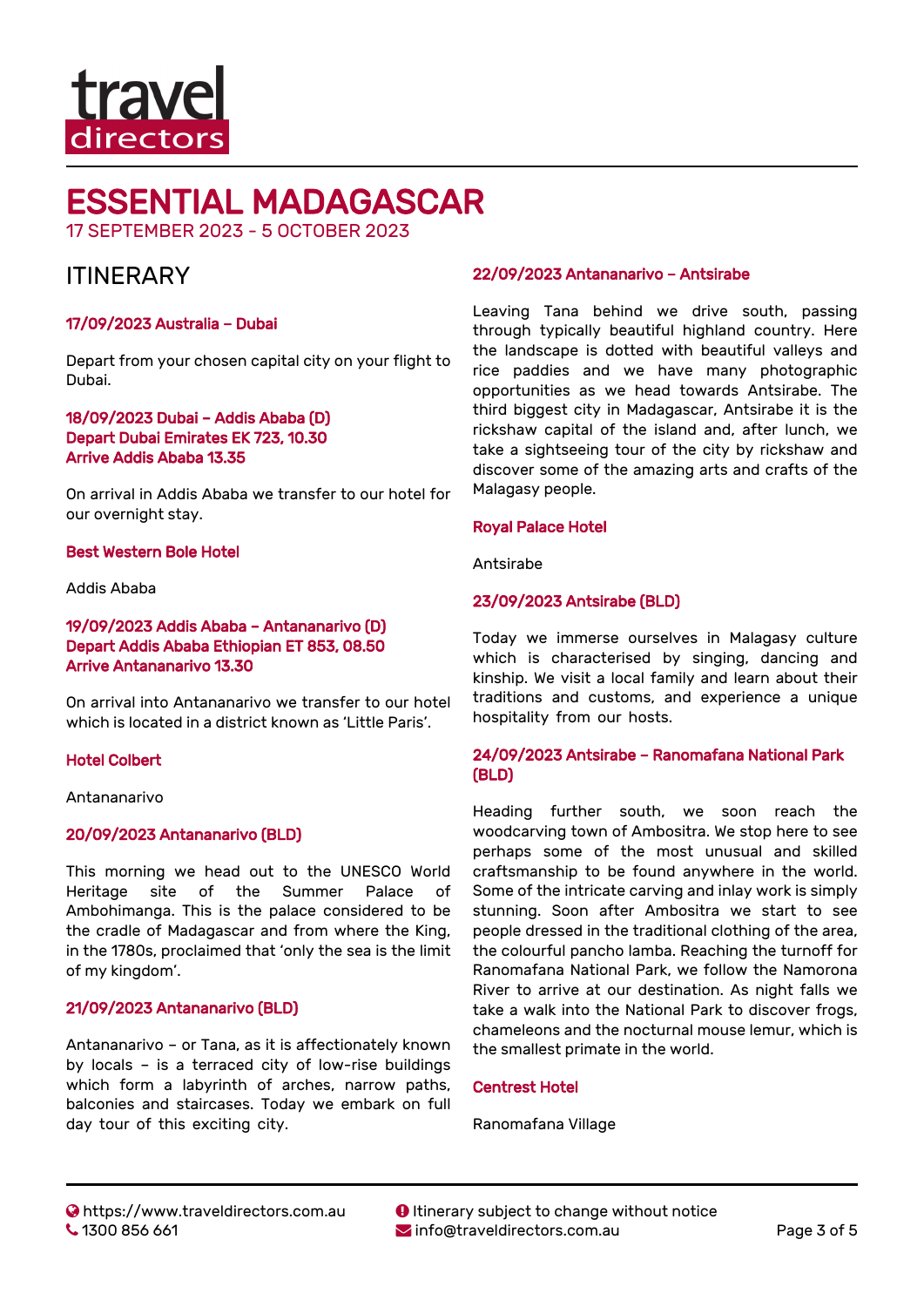

17 SEPTEMBER 2023 - 5 OCTOBER 2023

#### 25/09/2023 Ranomafana National Park (BLD)

Today is a special one, as we enter the magnificent 41,000-hectare rainforest that is home to the golden bamboo lemur. Discovered only in 1986 and found nowhere else in the world, this lemur feeds exclusively on a native bamboo, which contains cyanide and is found only in this area. This rainforest is also home to a dizzying array of reptiles and other species of lemur including red-bellied lemurs and the amazing Milne Edwards Sifaka, commonly known as the chocolate lemur. Ranomafana is also a paradise for birdlife, much of it endemic to Madagascar.

#### 26/09/2023 Ranomafana National Park – Ambalavao (BLD)

Today we take a short drive to the rustic town of Ambalavao. In a granite and almost desert landscape, Ambalavao is a beautiful small town that is typical of the Central Highlands where the houses have wooden balconies with elaborate balustrades. The town is known for its paper making, which dates back to the 16<sup>th</sup> century. Ambalavao is also renowned for an extraordinary Zebu market which takes place every Wednesday, beginning early morning. This is a highlight of our day tomorrow.

#### Aux Bougainvillea Hotel

#### Ambalavao

#### 27/09/2023 Ambalavao – Isalo (BLD)

In Madagascar, the zebu is a symbol of wealth and power. This sacred animal is often given as a dowry at weddings, and is also used as a means of transport, but also for special occasions. This morning we visit the remarkable Zebu market, where these animals are traded. Herders come from miles around to buy and sell these animals, and it is a lively and exciting spectacle. Leaving Ambalavao, we continue our drive south through the highlands. En route to Isalo we stop at Anja Park, a communityowned reserve that is home to the ring- tailed lemur

– the national animal of Madagascar – and many species of bird, including the Madagascar hoopoe and crested drongo. We then continue across the Horombe Plateau where the vegetation and landscape change dramatically. Finally we descend to the fringes of Isalo National Park.

#### Hotel le Jardin du Roy

Isalo

#### 28/09/2023 Isalo (BLD)

Encompassing the entire length of the Isalo massif, this 81,000-hectare national park is characterised by vast eroded sandstone formations. Along the trail there are some Bara burial sites that line the path as it passes through scenery resembling the Grand Canyon. Soon we descend further and come across an oasis where tumbling waterfalls form a natural swimming pool. This kingdom is home to an amazing array of flora, which is unique even in Madagascar. After lunch we return to our hotel where the afternoon is at leisure. Early evening we venture out to 'La Fenetre de l'Isalo' – a natural sandstone outcrop shaped like a window, which offers wonderful photographic opportunities as the sun goes down.

#### 29/09/2023 Isalo – Ifaty (BLD)

After breakfast we start our journey to the southwest of the island. Along the way we see the big colourful tombs of the Mahafaly tribe, and visit a local rum-making village. Soon after we see our first ancient Baobab trees as we enter the silver grey spiny forest which finally gives way to the azure waters of the Mozambique Channel. After lunch in Ifaty we explore the incredible botanical gardens where we can see Octopus trees and Baobab trees the height of skyscrapers! The vegetation of this park is 90% endemic to Madagascar.

#### Ifaty Beach Club